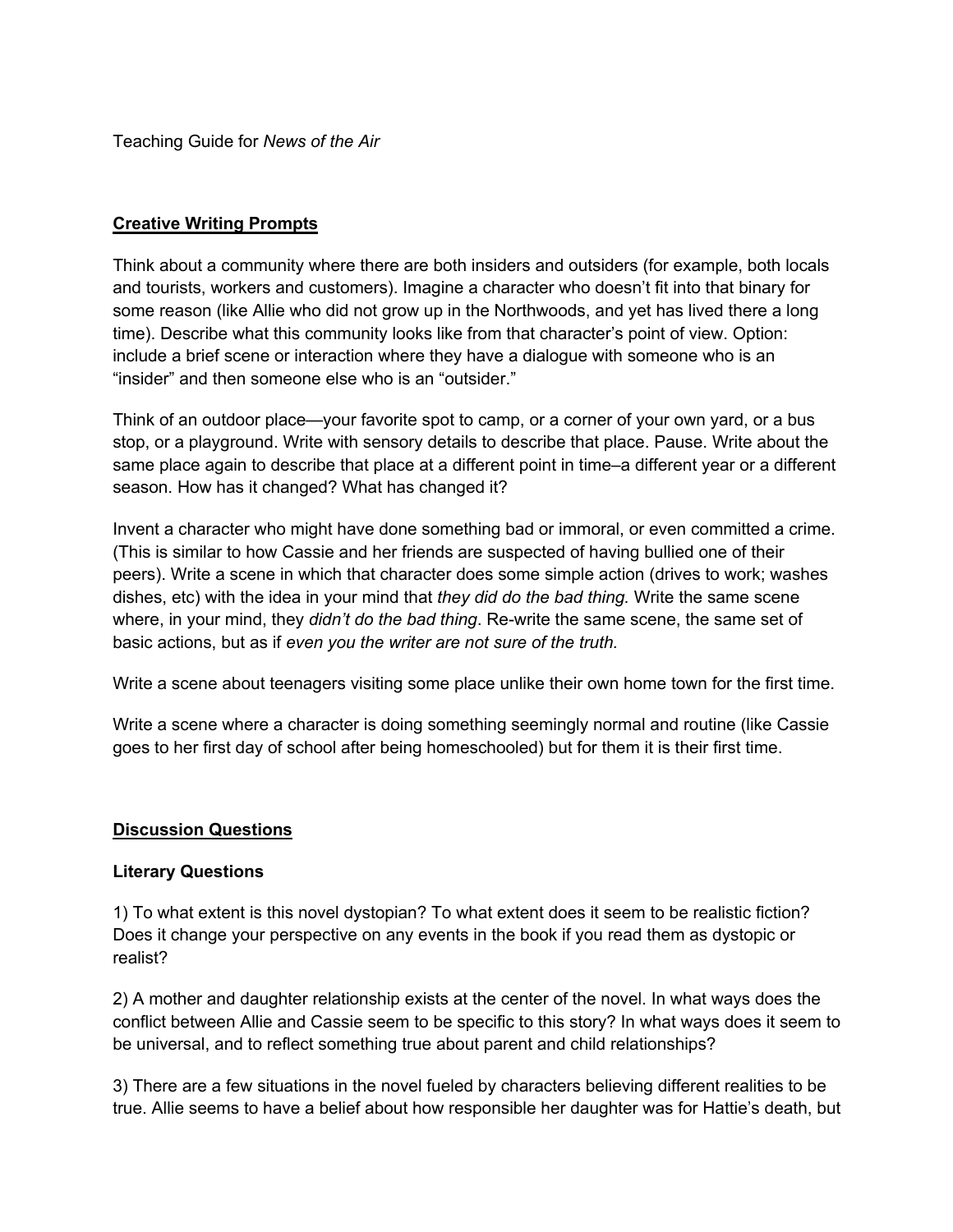doesn't ask her daughter for her version; she also prefers her own truth about why Kate and the kids have come to the resort instead of Cassie's version. Similarly, Bud and Allie each hold different views of how the environment and economy around them are changing, and what they should do in response. Bud sees more people selling businesses and moving west and rich people adventure camping in the woods and thinks they should change with the economy; Allie sees the whole world as a place on fire or in trouble due to other environmental disasters and sees the people in the woods as homeless refugees. She believes her family should hunker in and hold on to what they have. Using evidence in the novel, can you make a case for who is right in any of these differing interpretations?

## **Craft Questions**

1) Where does the availability and use of cell phones propel the plot—that is, create or complicate a problem or conflict? Where do cell phones facilitate pacing or release information readers need to know?

2) The novel is told in three points of view that alternate most of the time by chapter, though in the beginning and the end there are chapters where point of view switches within a chapter at a section break. How does shifting between points of view affect the plot of the novel? The pacing of the novel?

3) In Chapter 1, Allie and Bud have a conversation by phone. Read through with a partner and mark or list the different ways the writer shows the divide that has grown between this married couple. How does this come through in their dialogue, in its content and presentation, and in the narrative content interspersed with the dialogue?

# **In Class Activities**

Find a map of Northern Wisconsin and Upper Michigan. Which cities and places in the novel seem to be real? Which are made up? Find and print a map of a place you have lived or you know well. What real places or real geographical features would you want to use in a creative project? Mark them—or draw in additional imagined places—on your map.

With a partner or small group, decide on three characters to work with. Working individually, each person should sketch their own idea of what each character looks like, including any details of hair, clothing, features, objects they might carry that are from the text or that you imagine. Then get together to compare your drawings. How did you see these characters in the same way? In different ways? Are there some physical appearance details for some characters that seem to matter more than for others?